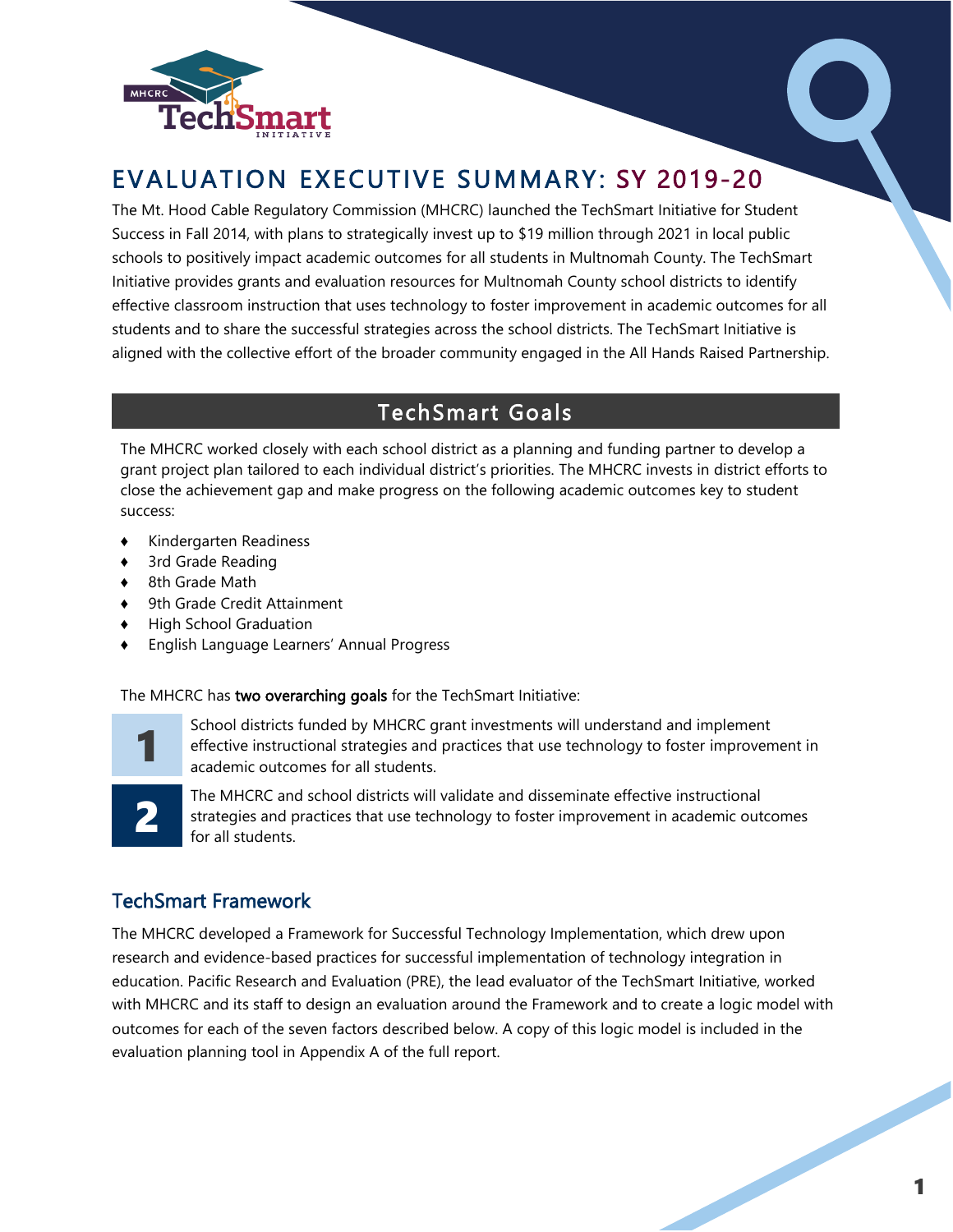The MHCRC Framework encompasses seven factors identified as essential for schools to effectively transform into technology-rich teaching and learning environments. The factors are not isolated from each other; many are linked and substantially overlap.



## **Teaching Effectiveness**

Districts support regular, inclusive and shared professional development among teachers.



## Digital Age Learning Culture

Districts embrace a cultural shift and view technology as positive.

## Visible Leadership

District leadership is actively involved and working with key communities to accomplish change.

## Data-Driven Improvement

Current, relevant, and high-quality data from multiple sources are used to improve schools, instruction, professional development, and other systems.



## Funding & Budget

District's budget repurposes resources and seeks outside funding to focus on promising practices and technology supports.

| ۹ |  |
|---|--|
|   |  |
|   |  |
|   |  |

## Strategic Planning

District strategic plan reflects shared commitment to improving outcomes for students.

## Engaged Communities & Partners

Parents, stakeholders, community groups and others are actively and systemically involved in helping students develop, learn and achieve.

The TechSmart logic model includes short-term, intermediate, and long-term outcomes within each of these elements. This evaluation report assesses the short-term outcomes associated with each element of the Framework. To assess these outcomes within each district, PRE and the MHCRC program manager worked with each district to develop an evaluation planning tool.

R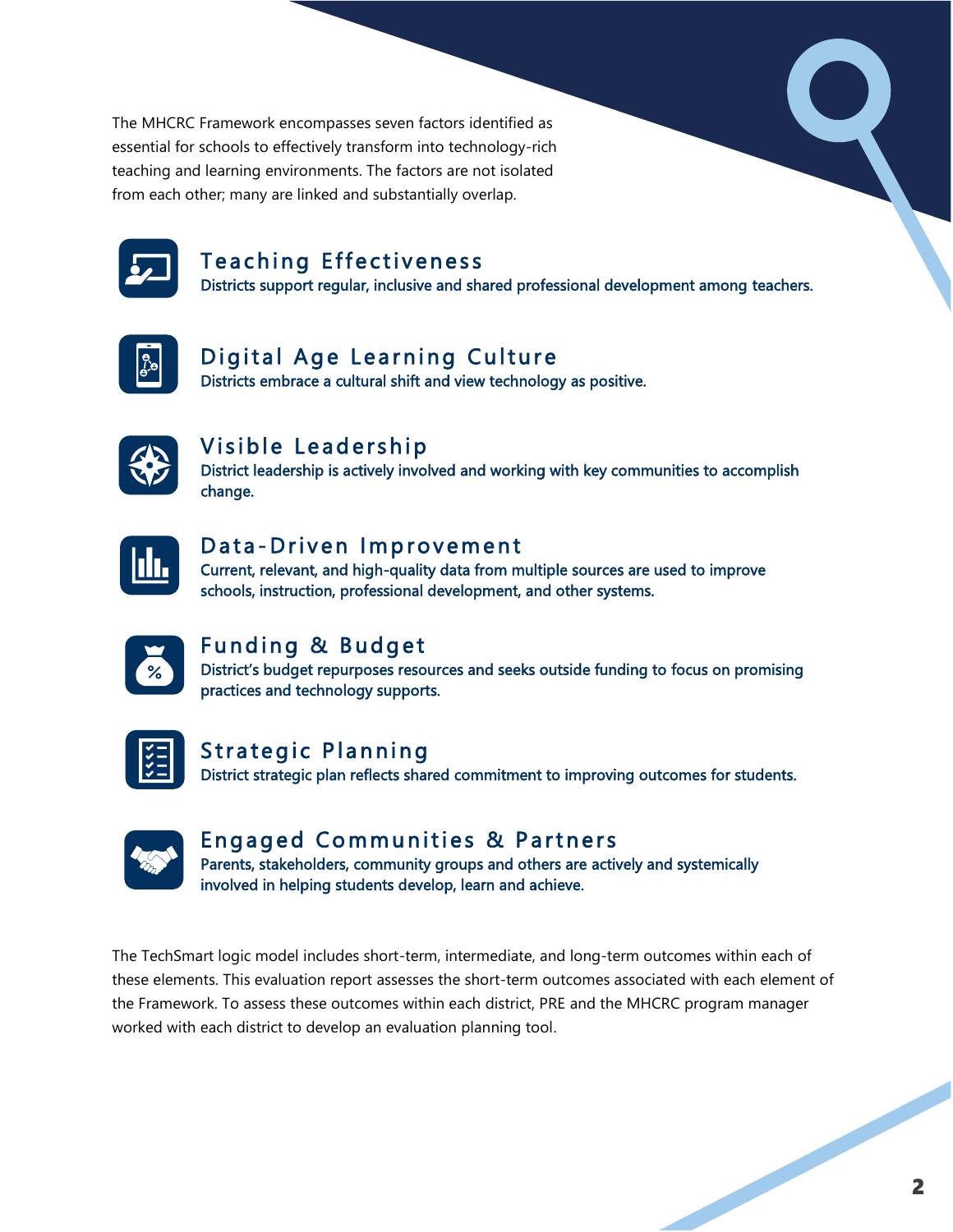Table 1 shows when each district received its TechSmart grant funding and the project's area of focus.

| ct's area of focus.                               |                       |                     | 1 shows when each district received its TechSmart grant funding and the                                                                            |
|---------------------------------------------------|-----------------------|---------------------|----------------------------------------------------------------------------------------------------------------------------------------------------|
| <b>District</b>                                   | Year<br><b>Funded</b> | Grade               | Table 1. Grantee Funding Date and Focus Area<br><b>Focus Area</b>                                                                                  |
| <b>David Douglas SD</b><br>(DDSD)                 | 2014;<br>2018         | $K-3$               | Kindergarten Readiness (first grant); 3rd<br>Grade Reading (first grant); 8 <sup>th</sup> Grade Math<br>(second grant); ELL (both grants)          |
| <b>Parkrose SD</b><br>(PSD)                       | 2014                  | $9 - 12$            | 9 <sup>th</sup> Grade Credit Attainment; High School<br><b>Graduation</b> ; ELL                                                                    |
| <b>Reynolds SD</b><br>(RSD)                       | 2015;<br>2020         | $7 - 9$<br>$9 - 12$ | 8 <sup>th</sup> Grade Math; ELL (first grant)<br>9 <sup>th</sup> grade credit attainment; Attendance<br>High School Graduation; ELL (second grant) |
| <b>Portland Public</b><br><b>Schools</b><br>(PPS) | 2015                  | $K-3$               | 3rd Grade Reading; ELL                                                                                                                             |
| <b>Gresham-Barlow SD</b><br>(GBSD)                | 2016;<br>2020         | $K-3$               | 3rd Grade Reading; ELL (first grant)<br>8 <sup>th</sup> Grade Math; ELL (second grant)                                                             |
| <b>Centennial SD</b><br>(CSD)                     | 2018                  | $7 - 9$             | 7 <sup>th</sup> -9 <sup>th</sup> Grade Math and Science; ELL                                                                                       |

#### Table 1. Grantee Funding Date and Focus Area

[Table 2](#page-2-0) is a timeline for the TechSmart grant investments for each district. David Douglas and Parkrose were the first grantees in school year 2014-15 (SY 14-15). David Douglas wrapped up its initial grant in SY 16-17 and received a second grant and began implementing again in SY 18-19. Parkrose finished grant implementation in SY 17-18 and is not included in this report. Reynolds School District received their first grant in SY 15-16 and began implementation immediately. Reynolds received their second grant and began implementation in early 2020. Portland Public Schools received a five-year grant in 2015 and used SY 15-16 as a planning year, with implementation starting in SY 16-17. In SY 19-20, Portland Public Schools received a grant extension through SY 21-22. Gresham-Barlow School District began implementation of their first grant in SY 16-17 and their second in SY 19-20. Centennial School District began implementation in SY 18-19.

<span id="page-2-0"></span>

| <b>District</b>           | SY 14-15 | SY 15-16        | SY 16-17 | SY 17-18 | SY 18-19 | SY 19-20 | SY 20-21 | SY 21-22 |
|---------------------------|----------|-----------------|----------|----------|----------|----------|----------|----------|
| <b>David</b>              |          |                 |          |          |          |          |          |          |
| <b>Douglas</b>            |          |                 |          |          |          |          |          |          |
| Parkrose                  |          |                 |          |          |          |          |          |          |
| <b>Reynolds</b>           |          |                 |          |          |          |          |          |          |
| Portland                  |          | <b>Planning</b> |          |          |          |          |          |          |
| Gresham-<br><b>Barlow</b> |          |                 |          |          |          | Overlap  |          |          |
| Centennial                |          |                 |          |          |          |          |          |          |

| Table 2. Grant Timelines |  |  |
|--------------------------|--|--|
|                          |  |  |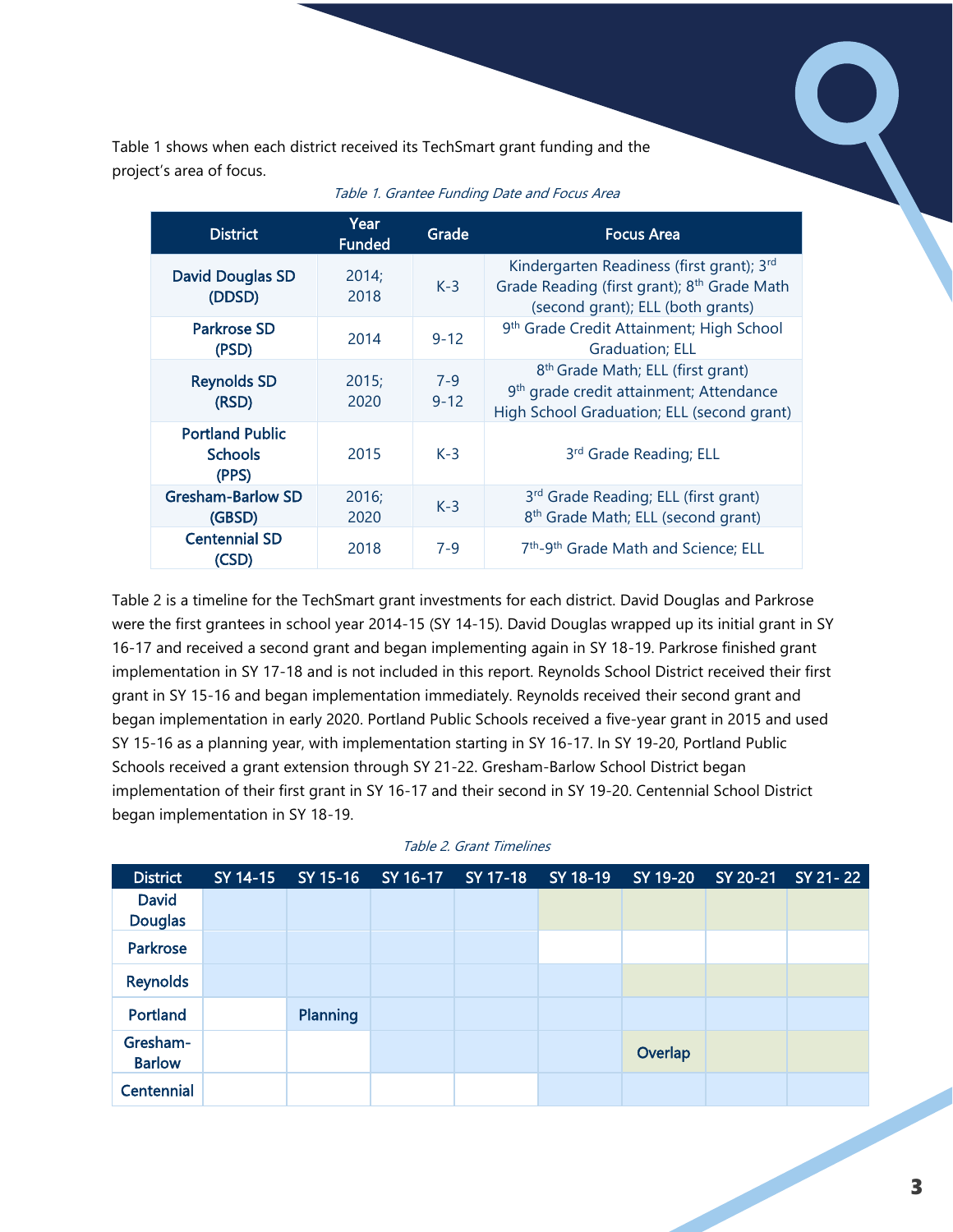# Promising Instructional Practices

Evaluation results from five years of data collection are revealing promising instructional practices and outcomes that have emerged during TechSmart grant implementation. Each of these are summarized below with specific examples included from the TechSmart projects.

### Differentiation through technology is embedded in all TechSmart districts' instruction.

The use of technology to differentiate instruction for student subgroups has continued to show promise as a valuable instructional practice. Evidence of teachers' use of technology to promote differentiated instruction appeared across all districts in data collection with both teachers and leaders. Teachers were asked to provide examples of instructional strategies that they believe have been effective in their classroom instruction and to rate the strategies on a scale of one to five, with five being the most effective. In all five districts, the most commonly reported strategies included differentiating instruction, and the use of technology to help differentiate instruction received moderately high to high effectiveness ratings from teachers. During the year five TechSmart evaluation, specific types of differentiation were highlighted by educators who described how instruction is being provided through mediums that fit students' unique needs as detailed below.

### Instruction is being provided through different mediums that fit students' unique needs.

Teachers across all TechSmart districts described how instruction is being provided through different mediums that fit students' unique needs. Traditionally, classroom instruction has been delivered through a "sit and get" format where teachers are orally delivering content. Incorporating technology into classroom instruction has allowed teachers to deliver content specifically to meet students' unique needs. Several examples are provided below including the use of translation resource for EL students, the use of technology to re-watch or re-listen to instruction, providing students with an IEP with the opportunity to show their learning in a different way, the option for students to control their learning in personalized ways, and the benefit of giving students voice through the technology.

- Different opportunities to show learning: In Centennial SD, one teacher described how the projectbased learning allows students to show learning in unique ways: "With the IEP students I have seen, quite a bit of them are closing the gap because there is more time in small groups. In traditional learning, you learn and then you take a test to show what you learned. With Project Based Learning (PBL) you learn and have five days to show what you learned. It gives students more processing time and group support that some really benefit from. PBL also provides the opportunity to show knowledge in really different ways such as through pictures, google slides, etc."
- Students can express themselves in different ways: One David Douglas SD teacher noted, "I think technology allows kids to control their learning in different ways. Maybe one student is going to do it in a speaking way, while the other one can type it out. Maybe it is more important that I get a kid to go back to edit. Using that assistive technology allows kids to get what is inside them out."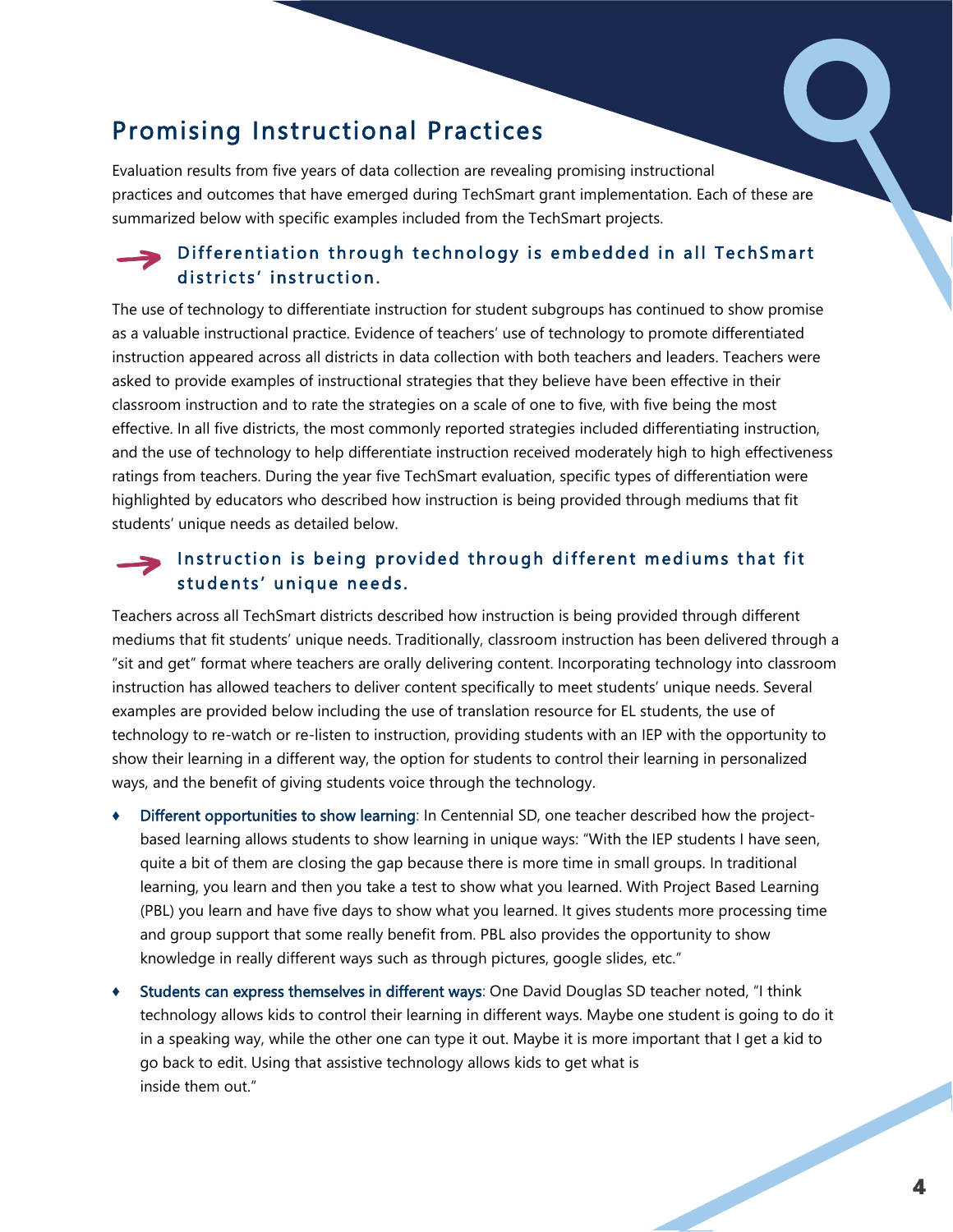- ♦ Giving students voice: In Gresham-Barlow SD teachers described how the technology is giving students voice. The technology supports students of color by "amplifying their voice" through video features that allow them to express how they feel and "give a glimpse into their world." This avenue of personal expression benefits other types of students as well, such as those who are shy and those with an IEP. One teacher provided an example of this activity in action, "In one classroom, there was a student who was autistic, and he used a blogging platform. He really took to it; it could have been in a kid's magazine. It was absolutely amazing that he could write what he wanted and put it on the class blog, and his peers could read and comment."
- Translation resources: In David Douglas SD, several interviewees emphasized how powerful access to translation through Imagine Learning and Google Translate has been for Englisher Learner students and especially newcomer students. One leadership staff member explained, "The Imagine Learning program is accessible in multiple languages. Students can access their work in their native language, and the program scaffolds it towards learning English – we have access to 25-30 languages. What staff has that ability? Even at home, their family can actually help because they can read the language."
- Resources are reflective of students lived experience: Through technology students are provided with the opportunity to access a myriad of resources that otherwise would not have been available to them. One PPS teacher described how this access not only provides resources in different languages but also allows students to see themselves in the material. "Through technology, students of color are able to access more reading materials that reflect their shared lived experience and teachers reported using online resources to engage students with DEIJ topics that they may not have access to in a standardized curriculum."

#### Student self-directed learning and independent work is emerging.

TechSmart districts report that students have become more independent and self-directed through the technology integration efforts. In Gresham-Barlow SD, one teacher noted, "The way our teachers teach, it used to be a lot more teachers standing and delivering instruction to students. The 1:1 of technology allows teachers to set up classrooms, so students have voice and choice in their learning. Students are told the learning opportunities for the day, and students can self-direct their learning by doing tasks in the order that they want." Teachers interviewed in Spring of 2020 described how the self-directed nature of working with the technology has been an asset as students transitioned to distance learning during the pandemic.

#### $\blacktriangleright$  Technology has enhanced small group instruction.

Teachers across the five districts highlighted how technology has enhanced small group instruction in the classroom. For example, teachers in David Douglas SD explained how students engage in activities through the smart board that guide them through small group activities. In Portland Public Schools, teachers shared how Lexia and Myon are being used for small group instruction. Over the years, the evaluation has documented how technology supported instruction allows teachers to be freed up from whole group instruction and provide small group instruction that not only differentiates for students varying ability levels but also provides variety for students.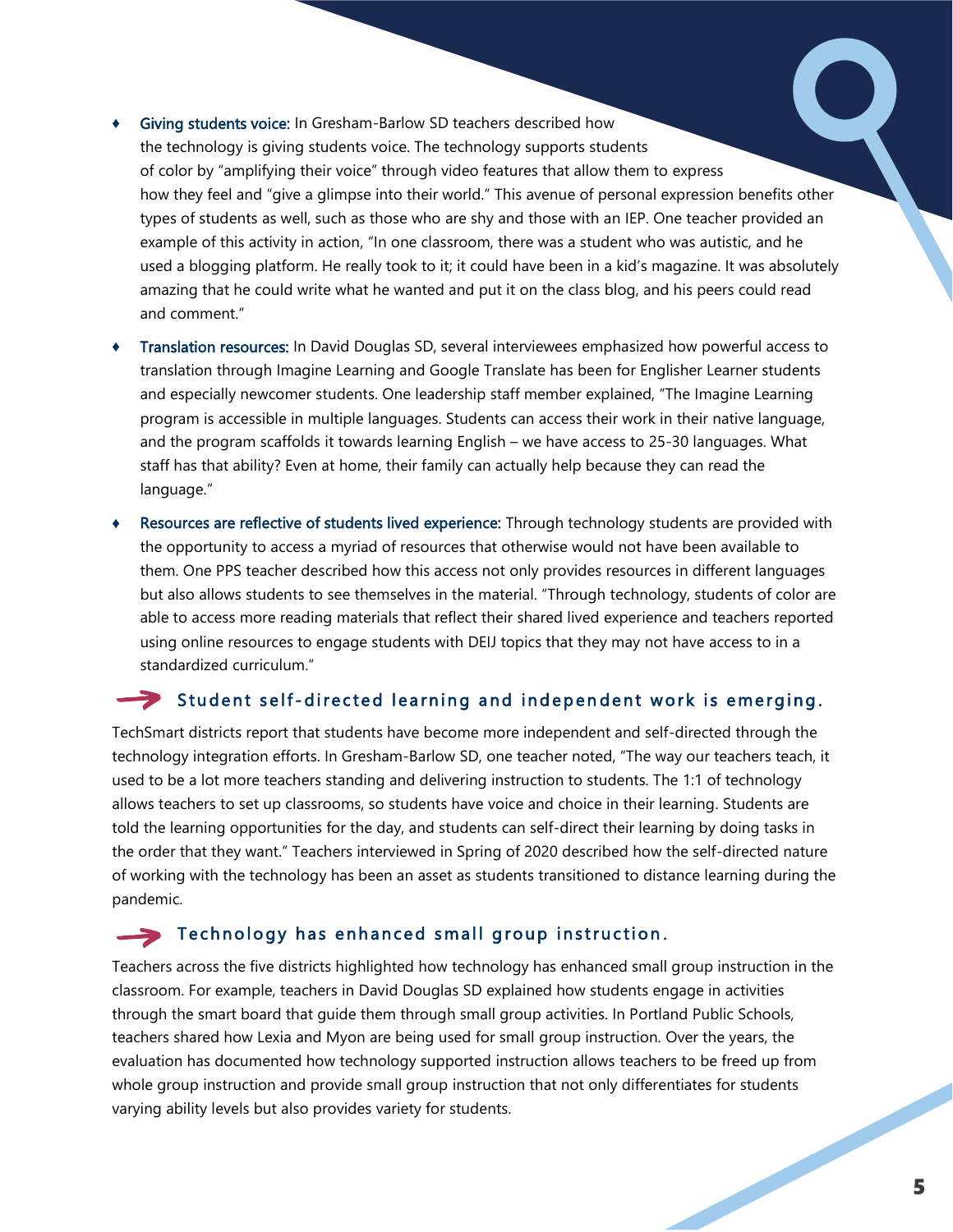## Organization and planning have been streamlined by technology integration.

Teachers have reported using technology to support organization and planning in their classroom instruction over the past several years of the evaluation. Teachers complete a self-assessment rubric on the teacher survey annually rating the extent to which technology is being used to support various aspects of instruction and the area of planning and preparation has been rated highest over the past several years. The SY 19-20 evaluation provided examples of this as teachers from David Douglas SD described using Google Classroom for planning purposes and Portland Public Schools teachers commented on how during distance learning they were able to connect virtually to plan with the technology.

### $\blacktriangleright$  Technology enhances equity when used on site but perpetuates in equities when required at home.

Over the last four years of evaluation, teachers expressed how the TechSmart grants have reduced inequities by allowing all students to access technology, particularly those who do not have access at home. One Gresham-Barlow SD teacher highlighted how the technology has "evened the playing field" for at-risk students, "I have always seen tech as a part of equity because, in our society you need to know how to use a computer and you need to know how to access your email. I'm so grateful that my students starting at the age of five are starting to build upon those skills, especially those who might not have a computer at home or who don't have parents who are able to teach them those skills at home. Having one-to-one devices at all schools is working to break down this big equity barrier so that all kids can have access to the toolbox."

Although the access to technology contributes to equity at school, teachers and leaders recognized that when the pandemic forced districts to move to distance learning in the Spring of 2020, access to devices and reliable internet become a barrier to at-risk students, as described by one administrator at Centennial SD, "The challenges that come with distance learning, however, can't be overstated. In-classroom use of TechSmart tools increased equity and engagement. As students have shifted to work at home, access to devices, internet, and peer and staff support is highly varied and inequitable. Many teacher plans, especially around PBL work, have been thwarted or underwent significant revision. This new educational landscape has some benefits, such as students and teachers quickly learning new technology tools, but many impacts have been negative. We recognize these challenges and seek ways to grow equity and best practices as we continue into the next school year."

#### $\blacktriangleright$  Leadership matters.

A common theme throughout the years of TechSmart evaluation is that strong leadership is integral to successful implementation. For example, in the first couple of grant years, Portland Public Schools teachers did not express strong support from administrators but when the Director of Learning Technologies was hired at the end of SY 17-18, the support for TechSmart increased and evidence of successful grant implementation increased simultaneously.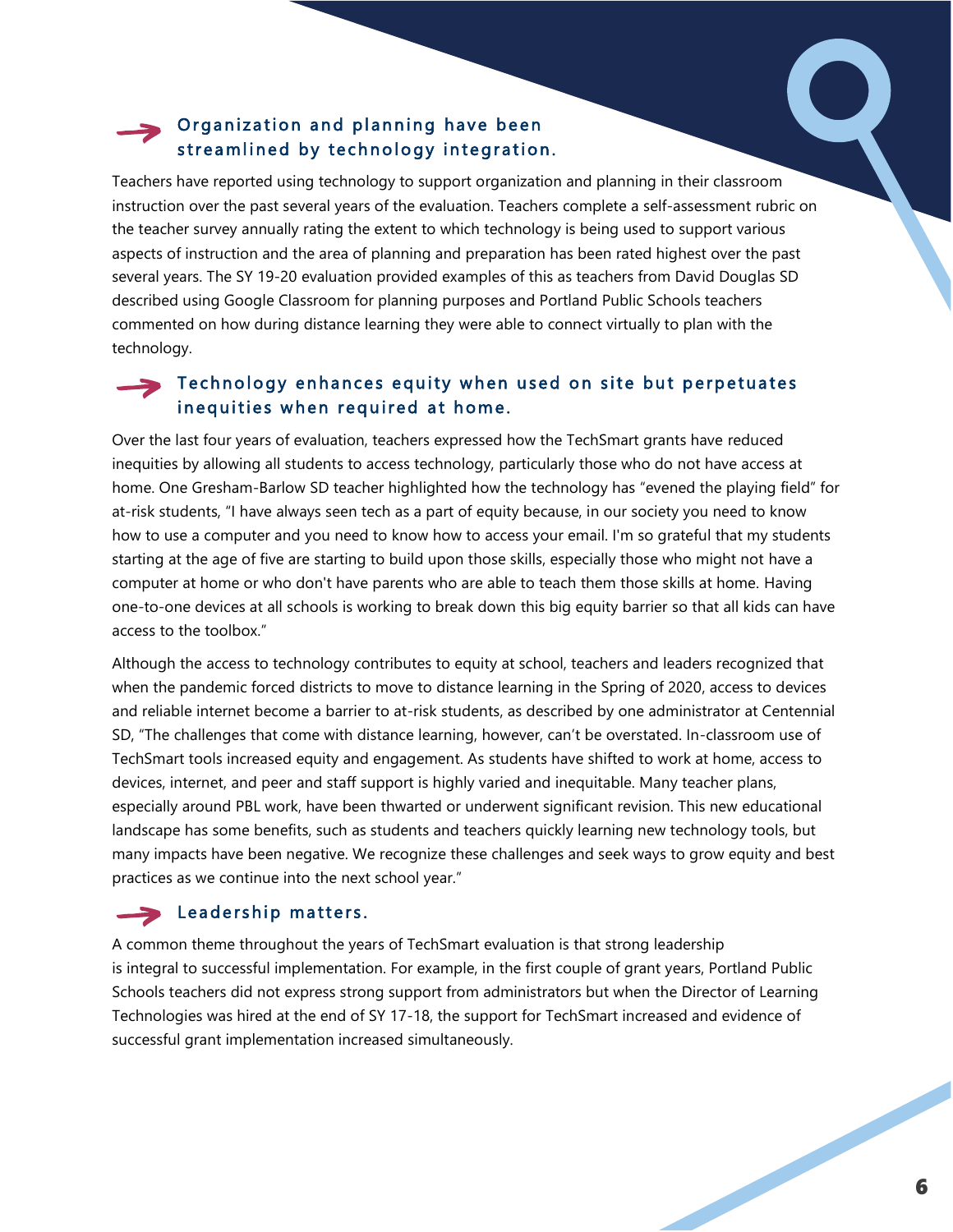One Portland Public Schools teacher highlighted this,

"Anytime I email, they always get back to me. I really appreciate our district technology leadership this year. In the past, I would not have sung the praises of our IT department. This is the first time, and I've been working in Portland Public Schools for a long time, that I can say that our IT department is really focused on doing the right thing for our buildings and for our students." Some TechSmart districts have experienced delays in implementation due to changes in leadership including Centennial SD and Gresham-Barlow SD. Reynolds SD is an example of a district that has maintained strong and consistent leadership and implementation throughout the life of the first grant and into the second grant and has also seen successful technology integration efforts. The leadership of TechSmart in David Douglas SD has remained consistent throughout the two grant cycles and has largely been placed in the hands of the district technology integration coach. This has been a successful option when funding is available for the position, but the administration has not yet advocated for this position to be absorbed into general fund expenses.

### A culture of technology is challenging when schools are partially funded.

With regard to the culture of technology within districts, the evaluation showed that creating a strong technology culture has been difficult when schools are only partially supported with technology. For example, in Portland Public Schools the grant funds grades K-3 and in David Douglas SD the grant funds technology for grades 3-5. Teachers and leaders reported difficulty in creating a school wide technology culture when half of the school's teachers do not have the same access and may feel inequities around device management.

#### $\blacktriangleright$  Teachers are supporting teachers.

A theme that has emerged over the years in several districts is that teachers are supporting teachers. For example, teachers from Reynolds SD's first grant have been able to support one another through continued implementation and the high school math teachers involved in the first grant have been supportive of the second grant's implementation. In Portland Public Schools, coaches described how early TechSmart cohorts are providing support for the incoming Cohorts and in Centennial SD, the technology integration coach highlighted how Cohort 1 teachers were a huge support to all teachers as they transitioned to distance learning in Spring of 2020. This is a promising finding in terms of sustainability of the grant efforts when the funding of technology integration coaches decreases.